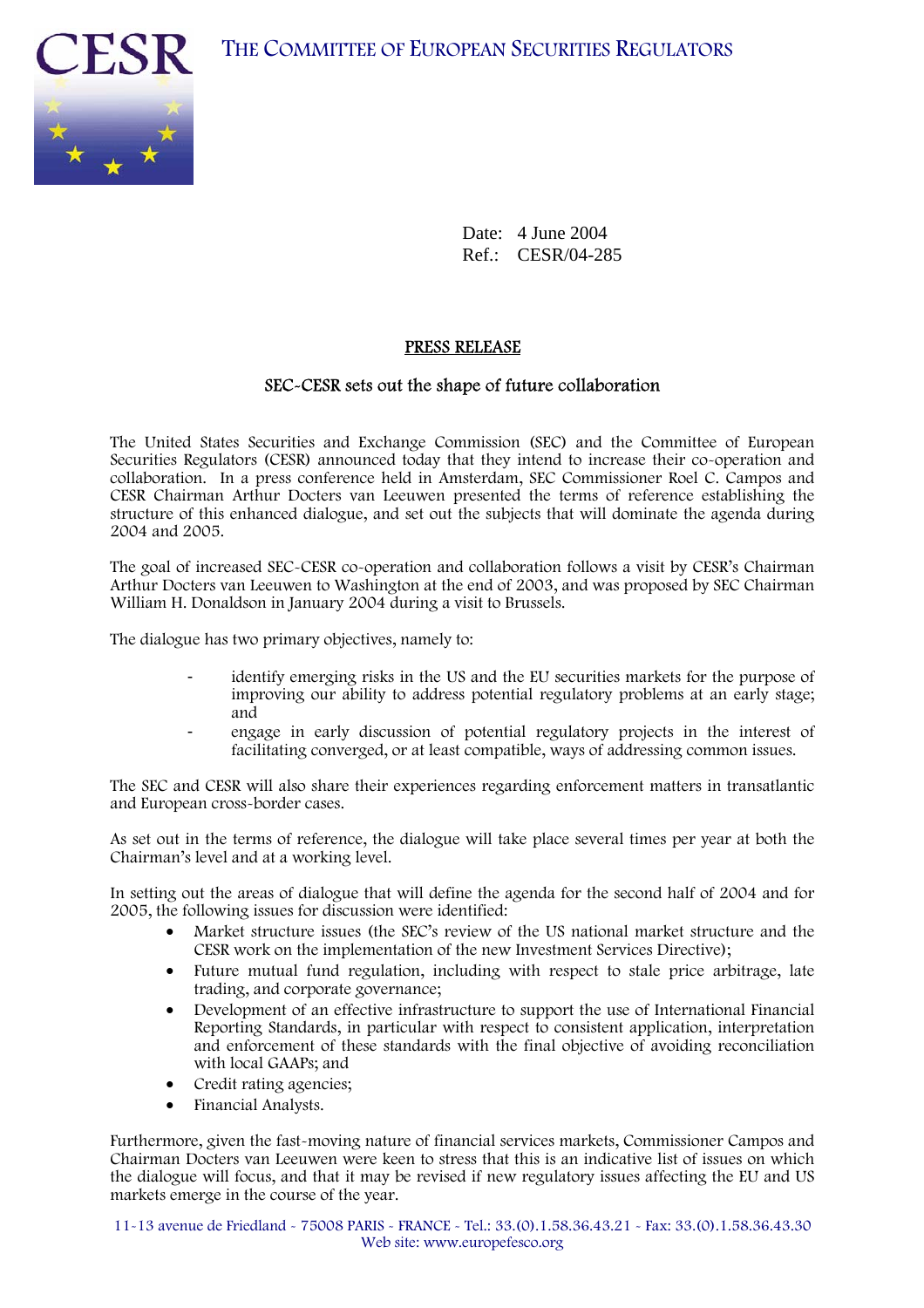

Finally, the enhanced SEC-CESR relationship will complement other existing bilateral discussions that the SEC and CESR members already conduct with regulators from around the world. Similarly, it will supplement, rather than replace, the EU-US Financial Markets Dialogue, led by the European Commission and the US Treasury Department. It is also worth noting that the scope of the SEC-CESR enhanced relationship will not include the setting of standards. That task remains the purview of the International Organization of Securities Commissions, in which both the SEC and CESR members continue to participate actively.

Commissioner Campos noted that, "In today's markets, it is critical that securities regulators around the world work with each other in order to address the risks facing our markets. By discussing emerging problems at an early stage and working to facilitate convergence of regulatory approaches, the SEC and CESR will be able to protect investors while lowering unnecessary administrative barriers to cross-border business. The enhanced relationship between the SEC and CESR builds upon the strong ties that already exist between the US and Europe, and will help bring the global community of securities regulators even closer together."

CESR's Chairman Docters van Leeuwen noted that, "Ensuring the integrity of the markets is a common objective which both binds and drives the work of the SEC and CESR on a day to day basis, encouraging us to forge this deeper dialogue. The final results of this transatlantic dialogue and indeed, the outcome of a deepening and widening of both US and EU markets, cannot be predetermined today, nor I hasten to add should it be. Rather, our dialogue will need to be responsive to the needs and developments of the markets we share. The question will therefore not be whether we laboured hard enough, nor even, if the result was worth the effort, but if the results create quality in a globally integrated market."